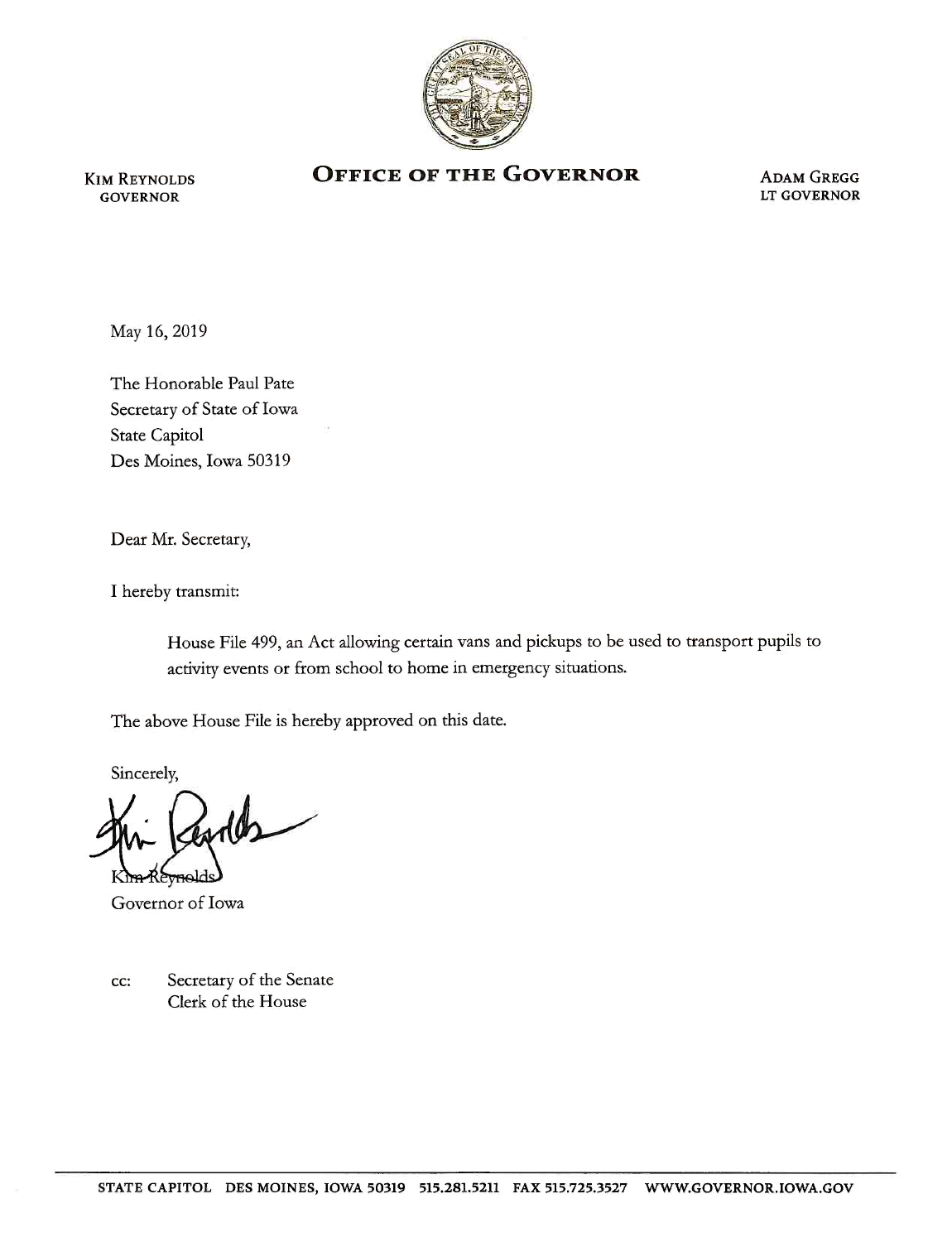

House File 499

## AN ACT

ALLOWING CERTAIN VANS AND PICKUPS TO BE USED TO TRANSPORT PUPILS TO ACTIVITY EVENTS OR FROM SCHOOL TO HOME IN EMERGENCY SITUATIONS.

BE IT ENACTED BY THE GENERAL ASSEMBLY OF THE STATE OF IOWA:

Section 1. Section 321.1, subsection 69, paragraph d, Code 2019, is amended to read as follows:

*d.* Desigaed New or used motor vehicles designed to carry not more than nine ten persons as passengers, including the driver, or used passenger vans designed to carry not more than twelve persons as passengers, including the driver, either school owned or privately owned, which are used to transport pupils to activity events in which the pupils are participants or used to transport pupils to their homes in case of illness or other emergency situations. The vehicles operated under the provisions of this paragraph shall be operated by employees of the school district who are specifically approved by the local superintendent of schools for the assignment.

Sec. 2. Section 321.373, subsection 3, Code 2019, is amended to read as follows:

3. *a.* The rules prescribed for school buses shall include special rules for passenger automobiles, and other vehicles designed to carry eight ten or fewer pupils persons, including the driver, when used as school buses.

*b.* The rules shall allow pickups designed to carry nine passengers or less, including the driver, and weighing ten